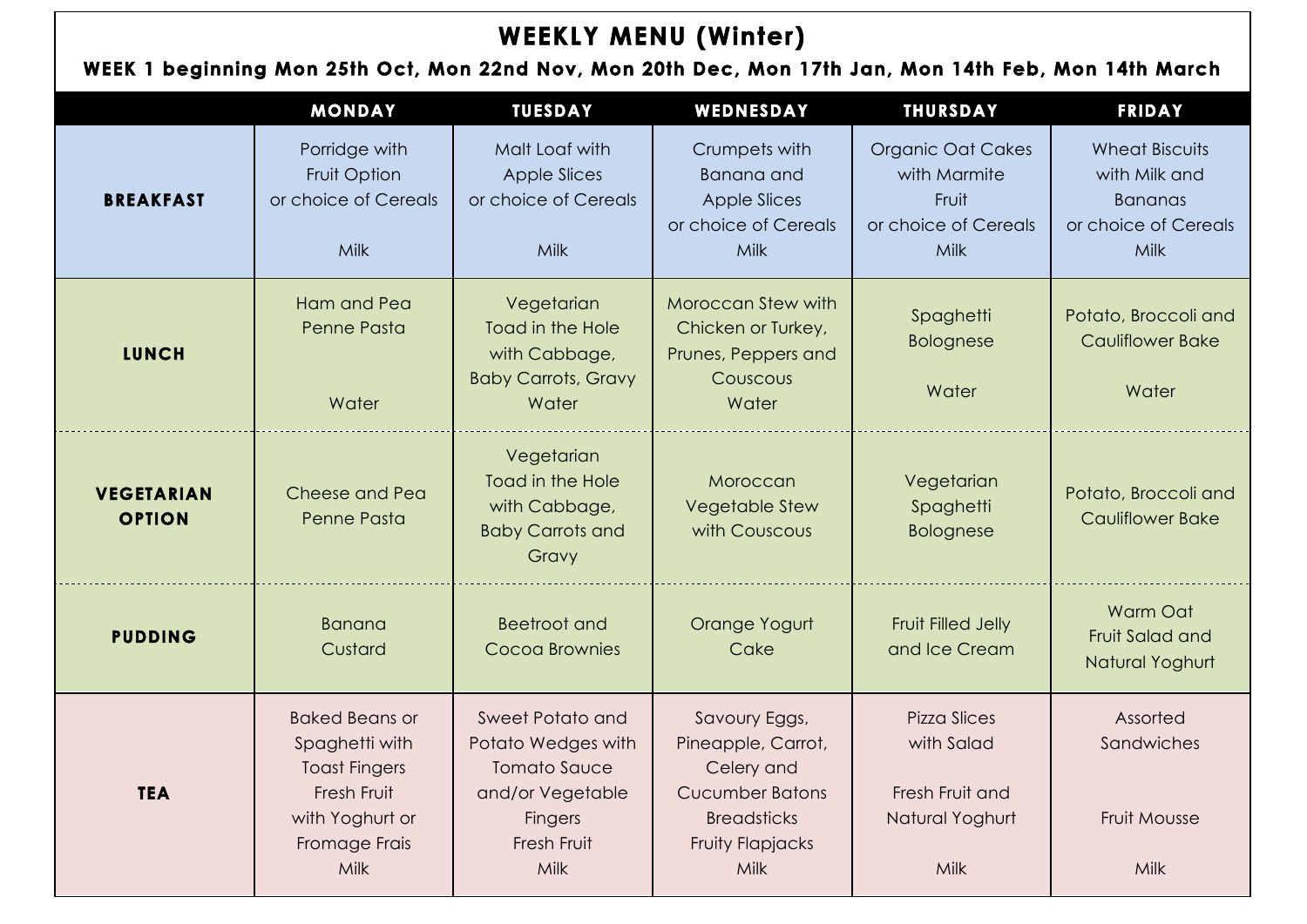### **WEEK 2 beginning Mon 1st Nov, Mon 29th Nov, Mon 27th Dec, Mon 24th Jan, Mon 21st Feb, Mon 21st March**

|                                    | <b>MONDAY</b>                                                              | <b>TUESDAY</b>                                                                                     | WEDNESDAY                                                                | <b>THURSDAY</b>                                                                             | <b>FRIDAY</b>                                                                                           |
|------------------------------------|----------------------------------------------------------------------------|----------------------------------------------------------------------------------------------------|--------------------------------------------------------------------------|---------------------------------------------------------------------------------------------|---------------------------------------------------------------------------------------------------------|
| <b>BREAKFAST</b>                   | Malt Loaf and<br><b>Apple Slices</b><br>or choice of Cereals<br>Milk       | Organic Oat Cakes,<br>Fresh Fruit<br>or choice of Cereals<br>Milk                                  | Yoghurt or<br>Fromage Frais<br>and Fruit<br>or choice of Cereals<br>Milk | Vegetable Batons,<br>Fresh Fruit and<br>Natural Yoghurt Dip<br>or choice of Cereals<br>Milk | Cheese and<br>Crumpets with<br>Apple Slices or<br><b>Wheat Biscuits</b><br>or choice of Cereals<br>Milk |
| <b>LUNCH</b>                       | <b>Tuna Pasta Bake</b><br>with Vegetables<br>Water                         | <b>Fish Fingers Peas</b><br>and Crispy Potatoes<br>Water                                           | Root Vegetable<br>Curry<br>and Boiled Rice<br>Water                      | Chicken and<br><b>Butter Bean</b><br>Casserole<br><b>Baby Potatoes</b><br>Water             | Lasagne<br>with Salad<br>Water                                                                          |
| <b>VEGETARIAN</b><br><b>OPTION</b> | Vegetarian<br>Pasta Bake                                                   | <b>Fish Fingers</b><br><b>or</b><br><b>Vegetable Fingers</b><br>Peas and<br><b>Crispy Potatoes</b> | Root Vegetable<br>Curry<br>and Boiled Rice                               | Quorn and<br><b>Butter Bean</b><br>Casserole<br>with<br><b>Baby Potatoes</b>                | Chickpea Lasagne<br>with Salad                                                                          |
| <b>PUDDING</b>                     | <b>Rice Pudding</b>                                                        | Fruit Salad with<br><b>Warm Chocolate</b><br>Sauce                                                 | <b>Ginger Cake with</b><br><b>Custard Option</b>                         | <b>Banana Custard</b>                                                                       | Fruit Filled Jelly Trifle                                                                               |
| <b>TEA</b>                         | Crumpets with<br>Cheese or Marmite<br>Fruit Salad and<br>Ice Cream<br>Milk | Warm Tomato,<br>Onion, Garlic and<br><b>Herb Pasta</b><br>Malt loaf<br>Milk                        | Pizza and<br>Coleslaw<br>Fresh Fruit<br>Milk                             | <b>Vegetable Fingers</b><br>and Spaghetti in<br><b>Tomato Sauce</b><br>Fresh Fruit<br>Milk  | <b>Baked Beans</b><br>with Toast<br><b>Weetabix Cake</b><br>and Fruit<br>Milk                           |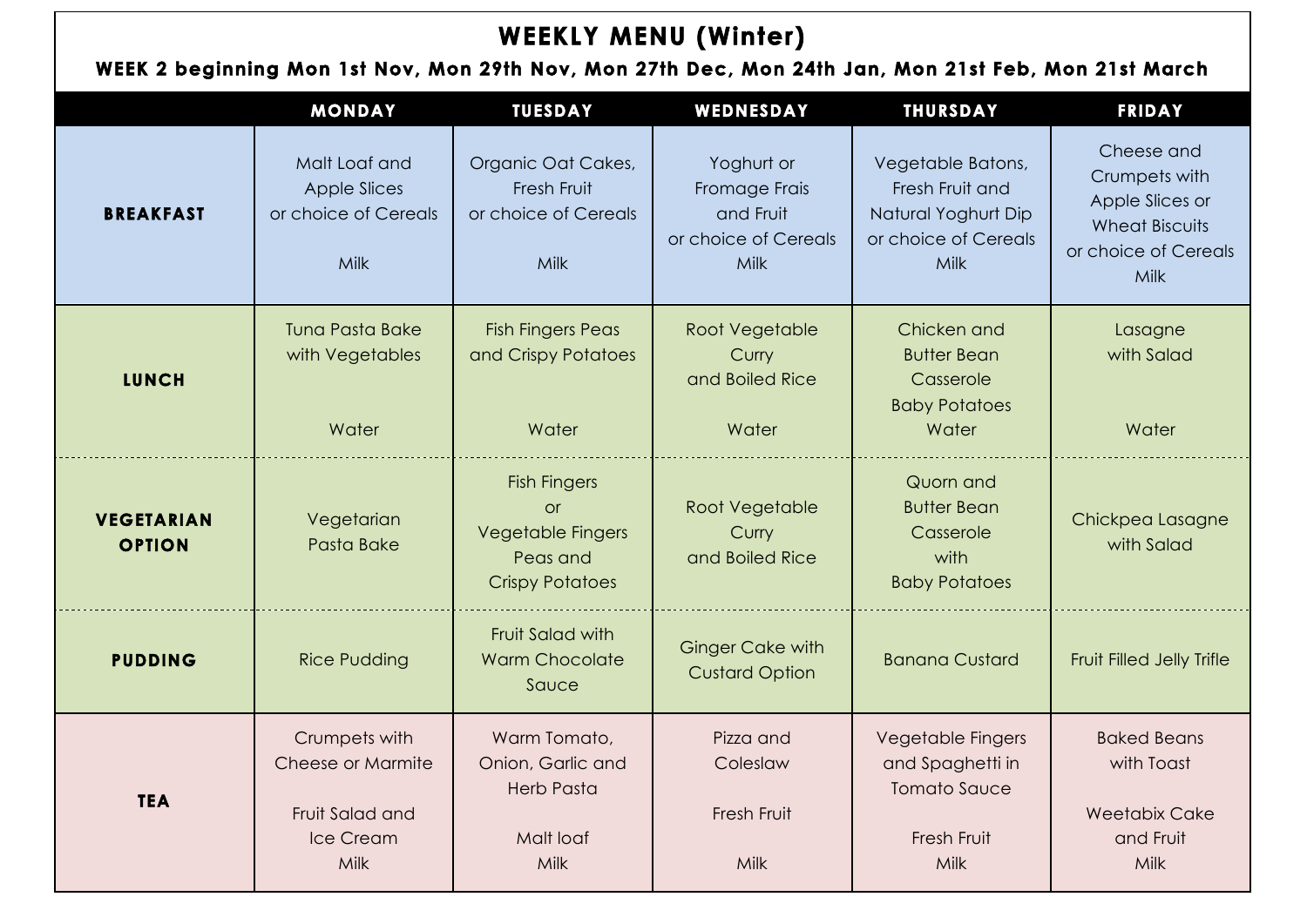### **WEEK 3 beginning Mon 8th Nov, Mon 6th Dec, Mon 3rd Jan, Mon 31st Jan, Mon 28th Feb, Mon 28th March**

|                                    | <b>MONDAY</b>                                                                                                                | <b>TUESDAY</b>                                                                                          | WEDNESDAY                                                                                                   | <b>THURSDAY</b>                                                                                                | <b>FRIDAY</b>                                                                       |
|------------------------------------|------------------------------------------------------------------------------------------------------------------------------|---------------------------------------------------------------------------------------------------------|-------------------------------------------------------------------------------------------------------------|----------------------------------------------------------------------------------------------------------------|-------------------------------------------------------------------------------------|
| <b>BREAKFAST</b>                   | <b>Organic Oat Cakes</b><br>or Wheat Biscuits<br>with Milk and<br><b>Apple Slices</b><br>or choice of Cereals<br><b>Milk</b> | Porridge<br>with Fruit Option<br>or choice of Cereals<br>Milk                                           | Malt Loaf with<br><b>Bananas</b><br>or choice of Cereals<br>Milk                                            | <b>Toast with Marmite</b><br>or Jam<br>Fruit<br>or choice of Cereals<br>Milk                                   | Crumpets or<br>Pancakes<br>with Fruit Option<br>or choice of Cereals<br><b>Milk</b> |
| <b>LUNCH</b>                       | <b>Jacket Potatoes</b><br>with Cheese, Baked<br><b>Beans and/or Tuna</b><br>Coleslaw<br>Water                                | Mild<br>Chilli Con Carne<br>and Rice<br>Water                                                           | Vegetarian<br><b>Cowboy Casserole</b><br>with Baby Potatoes<br>Water                                        | Sweet and Sour<br>Chicken and Veg<br>with Rice<br>Water                                                        | Vegetable<br>Carbonara<br>Water                                                     |
| <b>VEGETARIAN</b><br><b>OPTION</b> | <b>Jacket Potatoes</b><br>with Cheese<br>and Baked Beans<br>with Coleslaw                                                    | Mild Vegetarian<br>Chilli Con Carne<br>and Rice                                                         | <b>Mixed Bean</b><br>and Vegetable<br>Casserole<br>with Baby Potatoes                                       | Quorn<br>Sweet and Sour<br>with Veg and Rice                                                                   | Vegetable<br>Carbonara                                                              |
| <b>PUDDING</b>                     | <b>Ginger Cake</b><br>and<br>Custard                                                                                         | <b>Fruity Flapjacks</b>                                                                                 | <b>Peach Crumble</b><br>and<br>Custard                                                                      | Blancmange                                                                                                     | Milk<br>Pudding                                                                     |
| <b>TEA</b>                         | Assorted<br>Sandwiches<br>Strawberry<br><b>Crumble Cake</b><br>Milk                                                          | Vegetable Batons,<br>Tomato Dip,<br>Hummus and<br><b>Wholemeal Fingers</b><br>Yoghurt and Fruit<br>Milk | Filled Pittas with a<br>choice of Tuna,<br>Ham, Chicken,<br>Cheese, Egg<br>and Salad<br>Fresh Fruit<br>Milk | Pasta Shapes in<br><b>Tomato Sauce</b><br>with Wholemeal<br><b>Toast Fingers</b><br>Fruit Filled Jelly<br>Milk | <b>Cheese Scones</b><br>with Cucumber<br>and Carrot Batons<br>Fresh Fruit<br>Milk   |